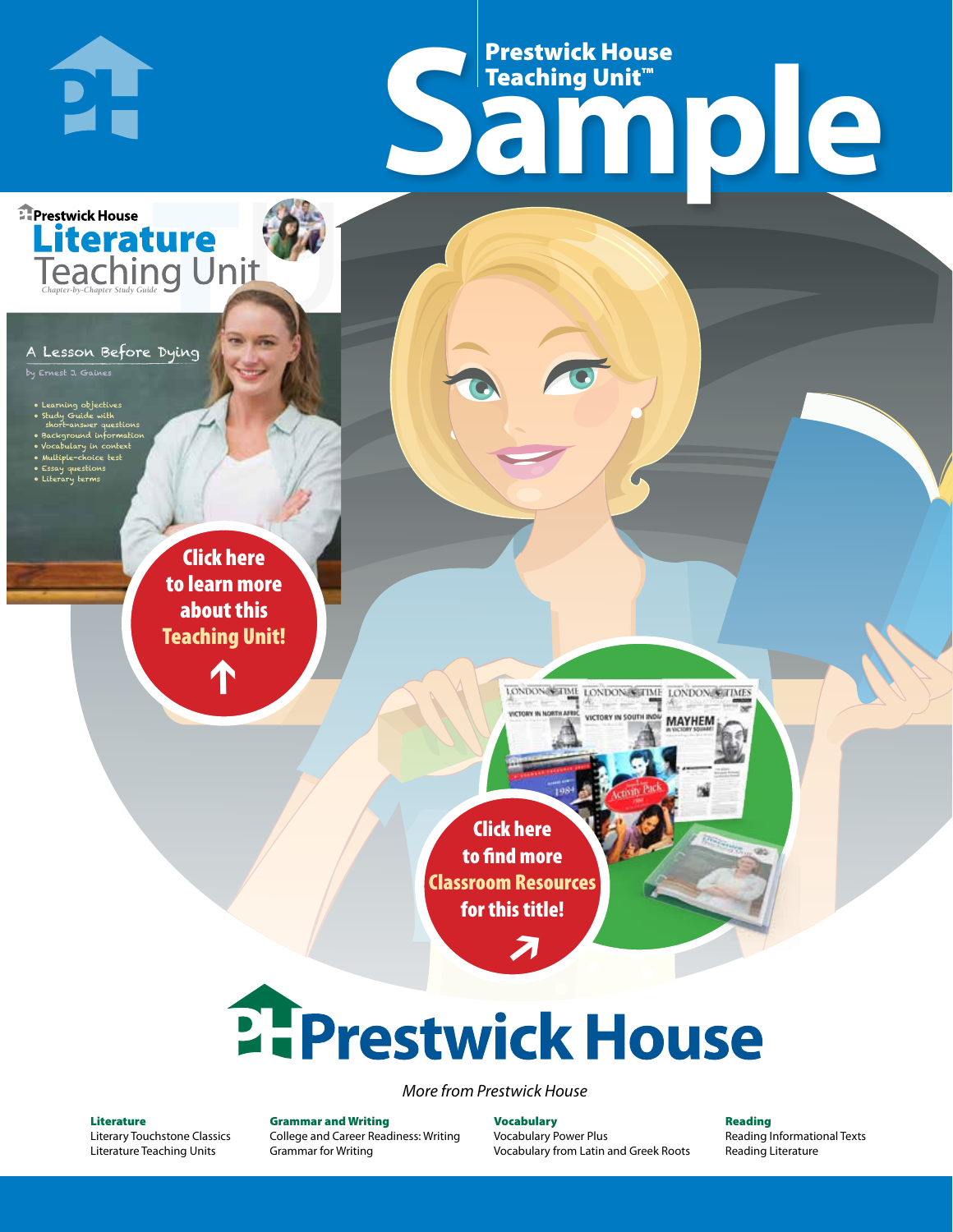

## A Lesson Before Dying

#### by Ernest J. Gaines

- Learning objectives
- Study Guide with short-answer questions
	- Background information
		- Vocabulary in context
			- Multiple-choice test
				- Essay questions
					- Literary terms

## **E-Prestwick House**

**P.O. Box 658, Clayton, DE 19938 www.prestwickhouse.com 800.932.4593**

**ISBN: 978-1-58049-249-2**

**Copyright ©2017 by Prestwick House Inc.**

**All rights reserved. No portion may be reproduced without permission in writing from the publisher.** 

**Item No: 300611**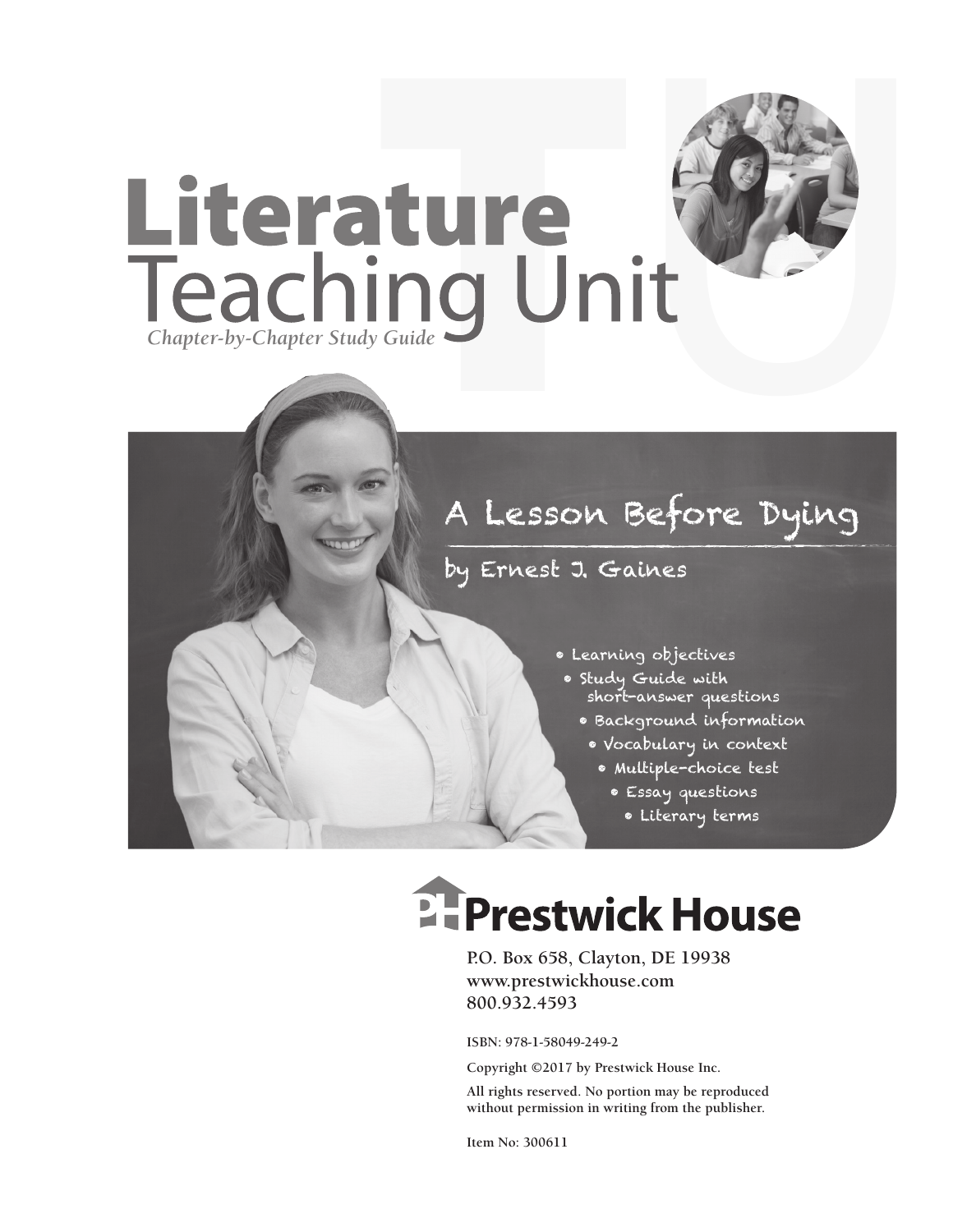#### **Objectives**

By the end of this Unit, the student will be able to:

- 1. define literary terms and be able to cite examples of them from *A Lesson Before Dying*.
- 2. define important vocabulary words used in the novel.
- 3. identify and trace the development of the main themes of the novel.
- 4. identify the point of view of the storyteller and discuss the effect of the author's use of this particular point of view.
- 5. pick out significant events, scenes, or speeches and explain their significance to the novel as a whole.
- 6. identify the important conflicts which lead to the climax.
- 7. explain how the author resolves (or does not resolve) the various conflicts brought up during the course of the plot.
- 8. discuss how the setting influences the ways in which the action occurs.
- 9. trace the development of the major relationships in the novel.
- 10. recognize several important quotes and explain their importance to the general understanding of the novel.
- 11. discuss the importance of the supporting characters to the success of the plot.
- 12. trace the growth and development of the main character.

Note: The novel contains the word "nigger" and infrequent profanity, which may be offensive to some students. *A Lesson Before Dying* also contains one short scene depicting love-making.

All references come from the Vintage Contemporaries edition of *A Lesson Before Dying,*  copyright 1993.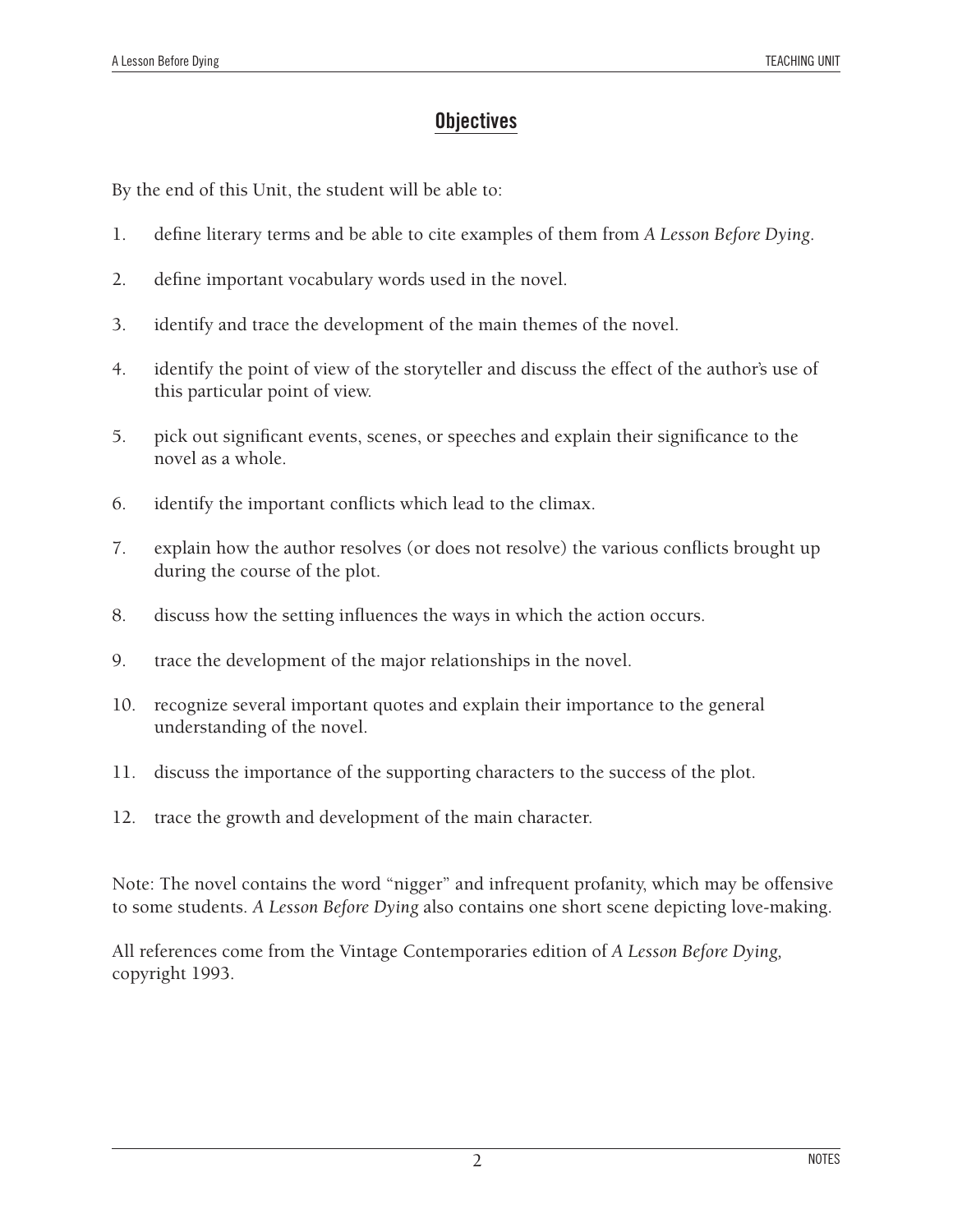#### **Questions for Discussion and Essay**

- 1. Discuss the time period during which this story takes place. Do you find this time period to be realistic in terms of the action? Explain your answer.
- 2. Tante Lou and Irene are very important characters, both in Grant's life and to the book as a whole. Briefly describe each supporting character and discuss the influences on the main character and on the novel in general.
- 3. Relationships play an important role in this novel. Choose any two important relationships revealed in this book and briefly describe how each is influential in the development of each participant's personality and behavior.
- 4. Describe the interactions between Grant and Vivian. What do the characters seem to want from the other? How does the end of the novel resolve their relationship?
- 5. Describe the interactions between Grant and Jefferson. What does each character seem to want or need from the other? How does the end of the novel resolve their relationship?
- 6. Vivian is an influential character. Pick out two or three significant scenes in which she says or does something important to the course of the novel. Using these scenes, explain her importance to the plot.
- 7. Choose two or three scenes where the students Grant is in charge of say or do something that affects him and the course of the novel. Explain why their words and actions are important.
- 8. There are numerous references to racial prejudice in this novel. Identify two or three of these references, naming the characters involved and the result of their attitudes and actions.
- 9. Consider how this novel ends, not just for Grant, but for other characters, too. What one (or possibly two) thing(s) would you change if you could rewrite the story? Why would you make these specific changes? How would they influence other parts of the novel?
- 10. Identify the action that occurs in the novel, including the introduction, conflicts, rising action, climax, denouement, and resolution.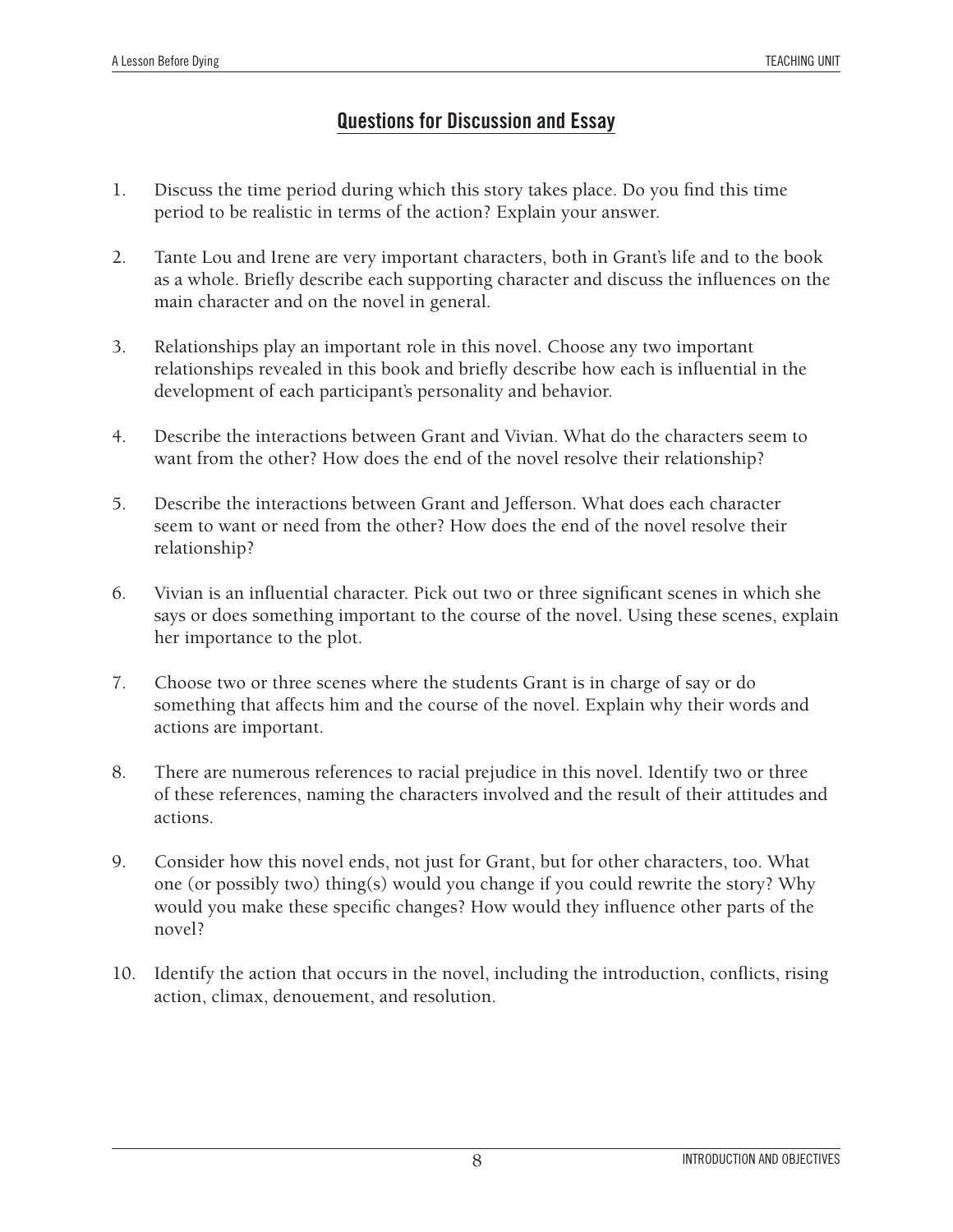### **A Lesson Before Dying**

#### **Chapter One**

#### **VOCABULARY**

conspiracy - a plot, scheme, plan modicum - a small amount, little bit, scrap

- $1.$ Who is the narrator of this story?
- $2.$ Why is Jefferson on trial?
- 3. Describe the jury for Jefferson's trial.
- $4.$ What is the setting for this story?
- 5. Based Jefferson's lawyer's arguments, explain why the defense attorney did a poor job.

<u> 1980 - Johann John Stone, mars eta biztanleria (h. 1980).</u>

<u> 1989 - Johann John Harry Harry Harry Harry Harry Harry Harry Harry Harry Harry Harry Harry Harry Harry Harry H</u>

6. What are the jury's verdict and the judge's sentence?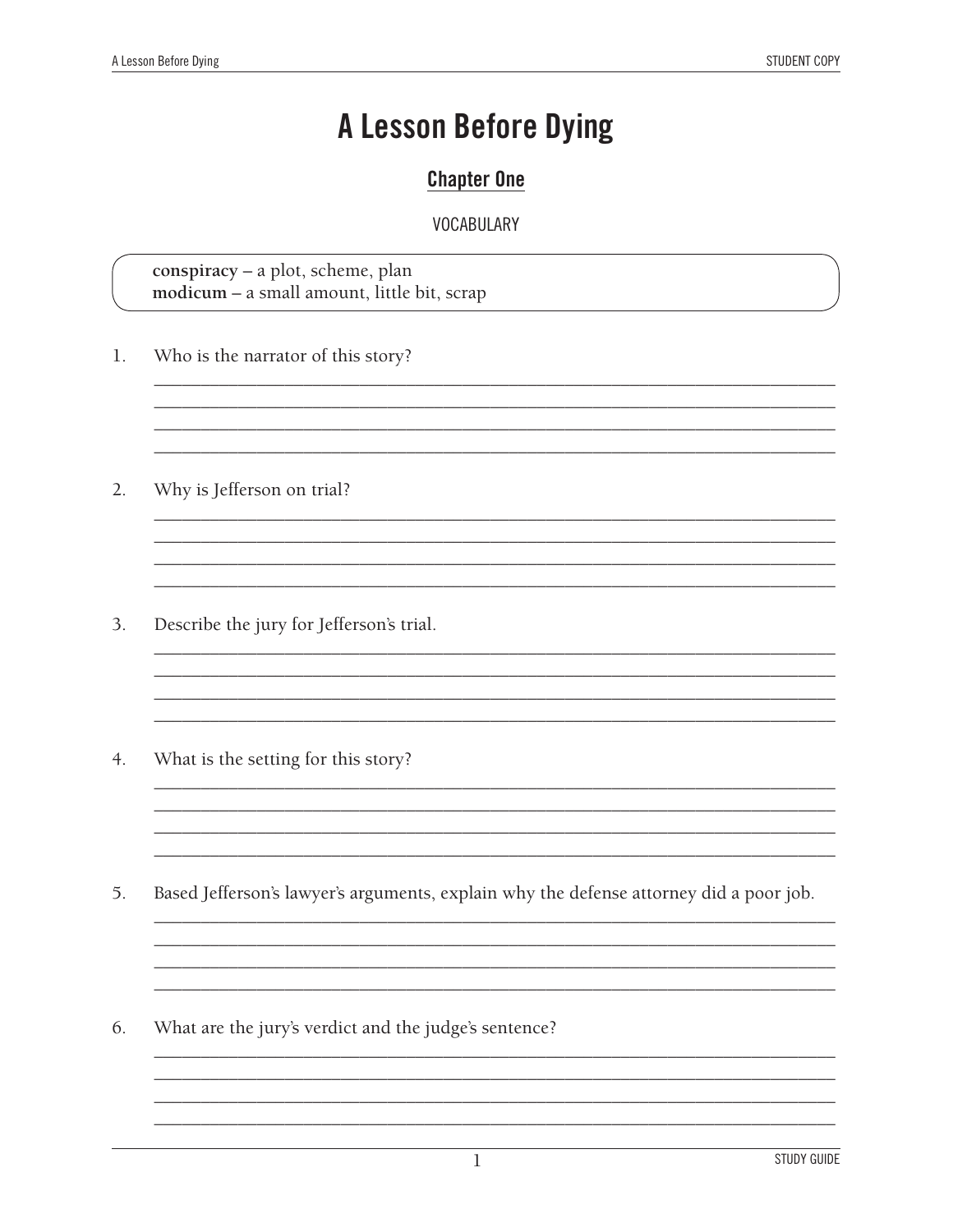#### **Chapter Eight**

#### **VOCABULARY**

grudgingly - reluctantly relented - gave in, changed one's mind, yielded mulatto - a child from one white and one black parent, mixed blood Creole - a person of mixed French and black parentage

 $1.$ What memory does the delivery of firewood to the school prompt?

 $2.$ Why did Antoine hate Grant?

 $3.$ Antoine hated being in the plantation school, why did he stay?